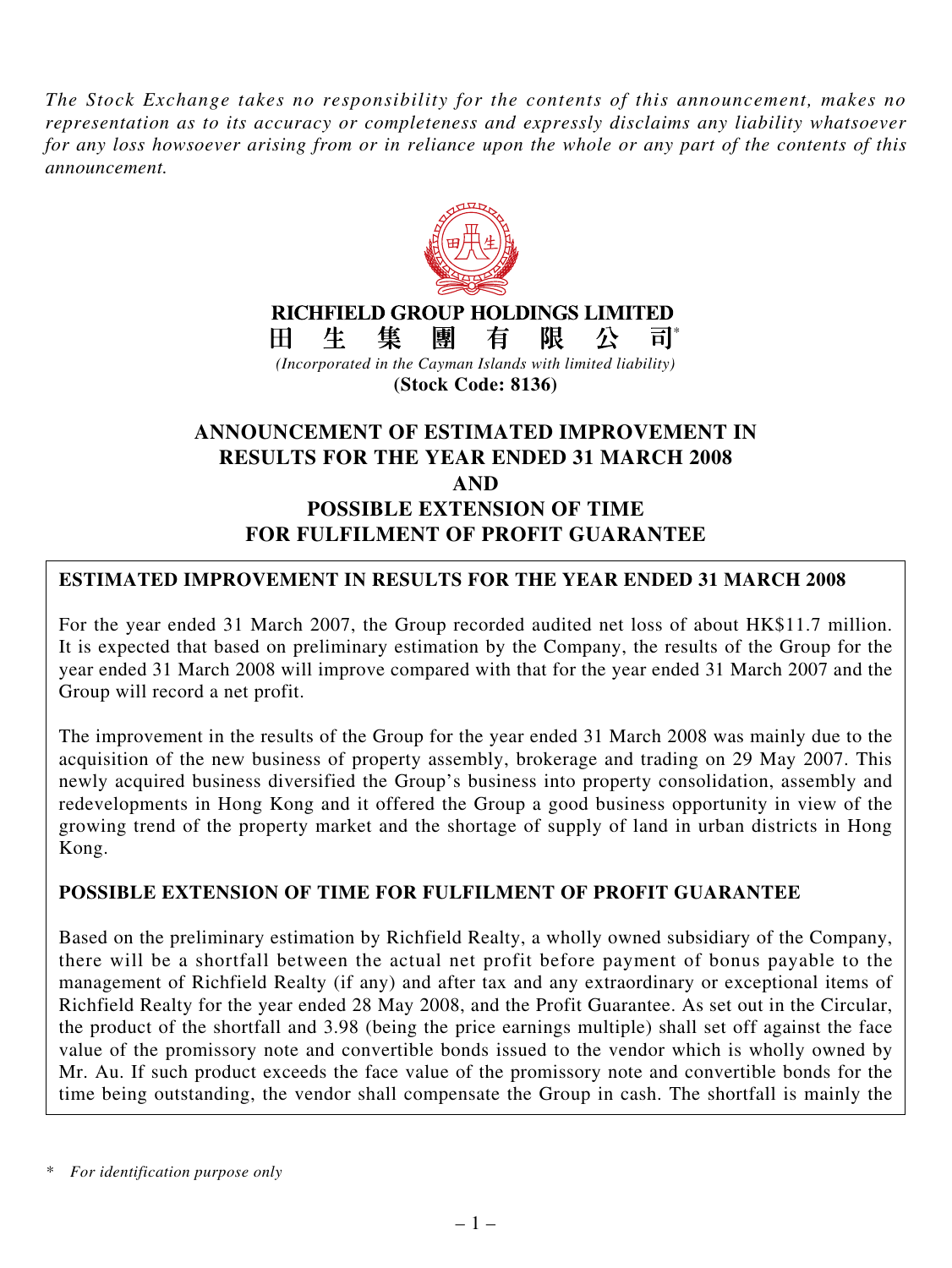result of the drastic surge in property prices during the second half of 2007. Having considered the prospects of the business of the property assembly and brokerage, the Group is actively negotiating with Mr. Au a proposal for the settlement of the shortfall, which may include extension of the time for fulfillment of an agreed guaranteed profit. Further announcement will be made by the Company as and when appropriate.

This announcement is made by Richfield Group Holdings Limited (the "Company" and together with its subsidiaries, the "Group") pursuant to Rule 17.10 of the Rules Governing the Listing of Securities on the Growth Enterprise Market ("GEM") of the Stock Exchange of Hong Kong Limited (the "GEM Listing Rules").

# **Estimated Improvement in Results for the Year Ended 31 March 2008**

For the year ended 31 March 2007, the Group recorded audited net loss of about HK\$11.7 million. It is expected that based on preliminary estimation by the Company, the results of the Group for the year ended 31 March 2008 will improve compared with that for the year ended 31 March 2007 and the Group will record a net profit.

The improvement in the results of the Group for the year ended 31 March 2008 was mainly due to the acquisition of the new business of property assembly, brokerage and trading on 29 May 2007. This newly acquired business diversified the Group's business into property consolidation, assembly and redevelopments in Hong Kong and it offered the Group a good business opportunity in view of the growing trend of the property market and the shortage of supply of land in urban districts in Hong Kong.

Reference is made to the circular of the Company dated 10 May 2007 (the "Circular") in relation to the acquisition of the entire issued share capital of Richfield Realty Limited ("Richfield Realty") by the Company (the "Acquisition"). Richfield Realty is principally engaged in the provision of property brokerage services, carrying out schemes for property consolidation, assembly and redevelopments and property trading in Hong Kong. As set out in the Circular, Mr. Au Wing Wah ("Mr. Au"), the then sole beneficial owner of the entire issued share capital of Richfield Realty before the completion of the Acquisition has guaranteed in favour of the Group that Richfield Realty could achieve HK\$150,000,000 audited net profit before payment of the bonus payable to the management of Richfield Realty (if any) and after tax and any extraordinary or exceptional items of Richfield Realty for the 12-month period commencing from the completion date of the Acquisition benchmarked for the purpose of the adjustment mechanism for the consideration of the Acquisition (the "Profit Guarantee").

On the basis that the Group has acquired a profit-making business during the financial year ended 31 March 2008, it is expected that the results of the Group for the year ended 31 March 2008 will improve compared with that for the year ended 31 March 2007 and the Group will have a remarkable turnaround to record a net profit.

### **Possible Extension of Time for Fulfilment of Profit Guarantee**

As mentioned above, Mr. Au guaranteed that Richfield Realty could achieve HK\$150,000,000 audited net profit before payment of the bonus payable to the management of Richfield Realty (if any) and after tax and any extraordinary or exceptional items of Richfield Realty for the 12-month period commencing from the completion date of the Acquisition.